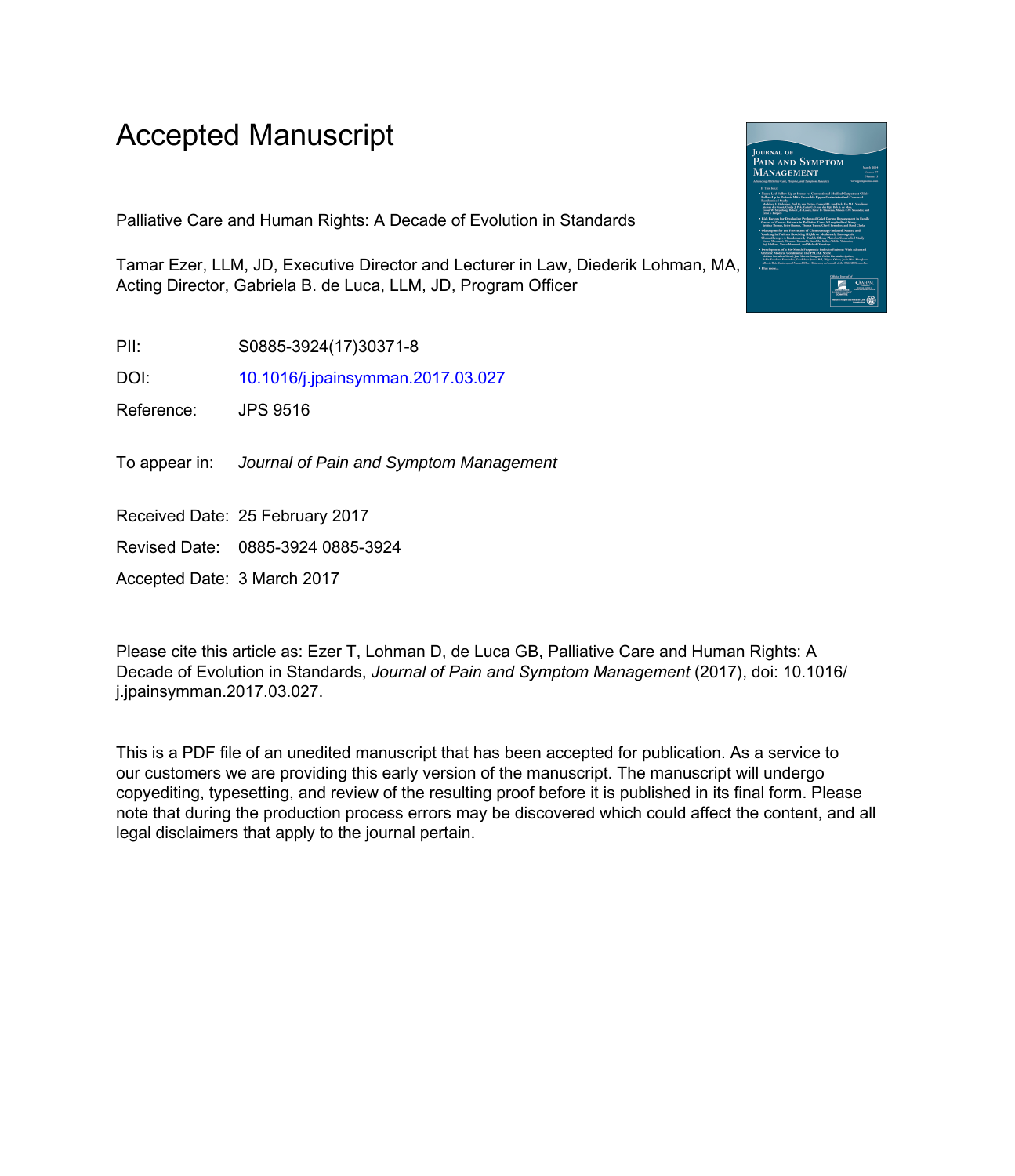#### **Palliative Care and Human Rights: A Decade of Evolution in Standards**

Tamar Ezer, LLM, JD, Executive Director and Lecturer in Law, Solomon Center for Health Law and Policy, Yale Law School, New Haven, Connecticut; Diederik Lohman, MA, Acting Director, Health and Human Rights Division, Human Rights Watch, New York, New York; Gabriela B. de Luca, LLM, JD, Program Officer, Public Health Program, Open Society Foundations, New York, New York

Corresponding Author:

Tamar Ezer, LLM, JD Yale Law School P.O. Box 208215 New Haven, CT 06520 USA (203) 432-9378 tamar.ezer@yale.edu

Key Words: palliative, human rights, advocacy, standards

Word Count: Abstract (200) Manuscript (5000)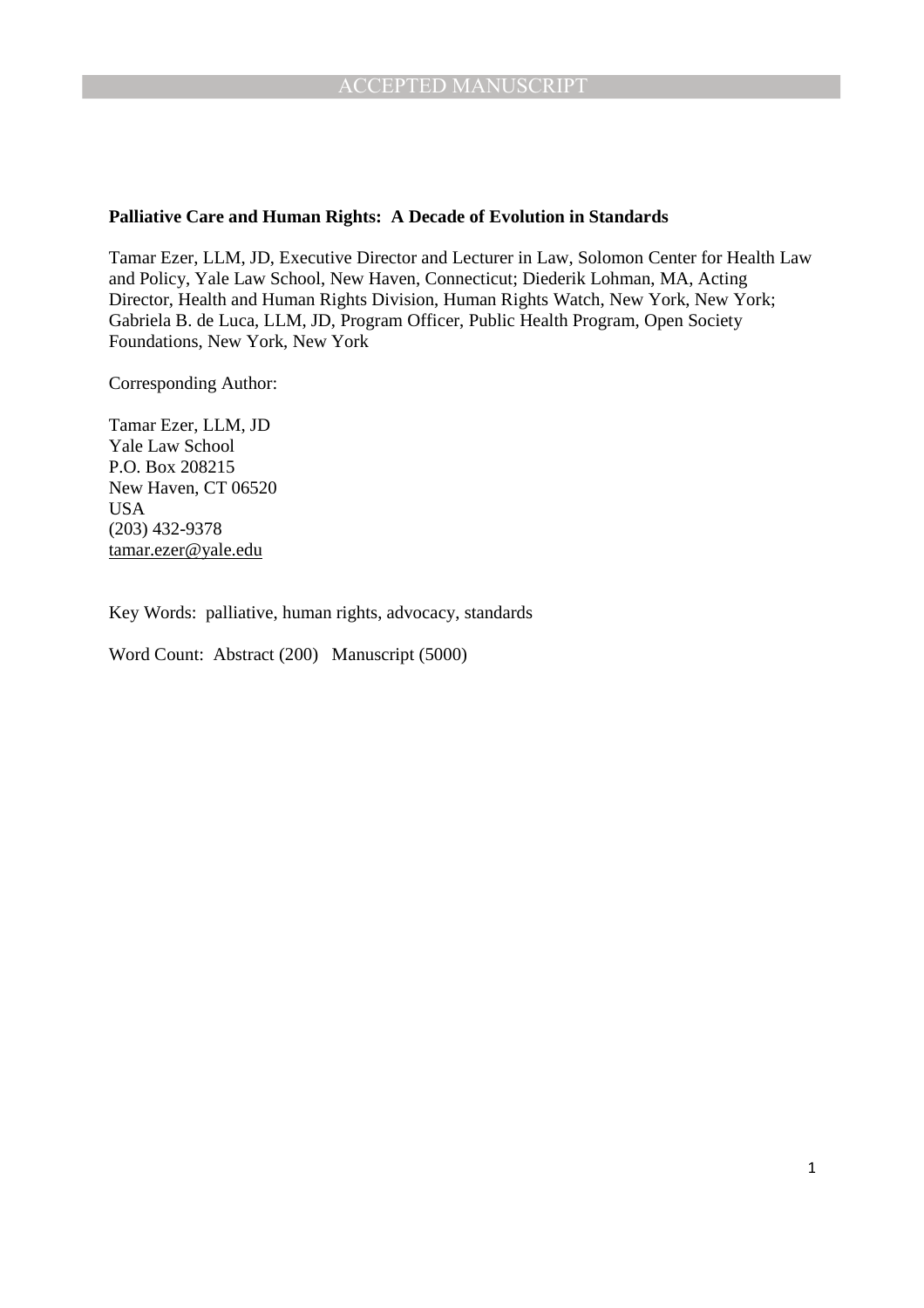# ABSTRACT

#### *Context*

Human rights standards to address palliative care have developed over the last decade.

### *Objectives*

This paper aims to examine key milestones in the evolution of human rights standards to address palliative care, relevant advocacy efforts, and areas for further growth.

#### *Methods*

The paper provides an analysis of human rights standards in the context of palliative care through the lens of the right to health, freedom from torture and ill treatment, and the rights of older persons and children.

#### *Results*

Significant developments include:

- the first human rights treaty to explicitly recognize the right to palliative care, the Inter-American Convention on the Rights of Older Persons;
- the first World Health Assembly resolution on palliative care;
- A report by the UN Special Rapporteur on Torture with a focus on denial of pain treatment;
- Addressing the availability of controlled medicines at the UN General Assembly Special Session on the World Drug Problem;

# *Conclusion*

Development of human rights standards in relation to palliative care has been most notable in the context of the right to health, freedom from torture and ill treatment, and the rights of older persons. More work is needed in the context of the rights of children, and human rights treaty bodies are still not consistently addressing state obligations with regards to palliative care.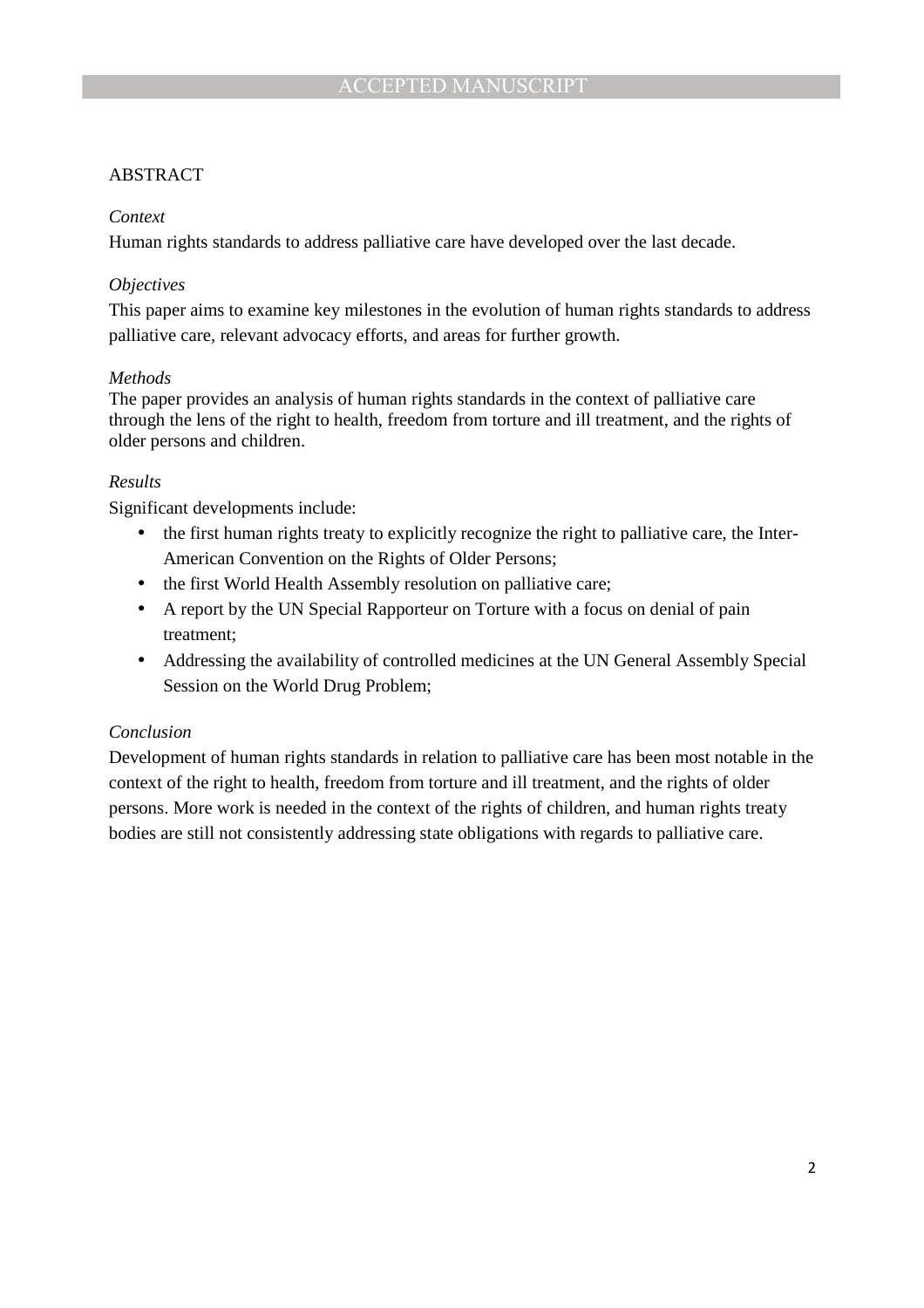The last decade has ushered in important developments in human rights standards to address palliative care. Investments by the Open Society Foundations (OSF), Human Rights Watch (HRW), and partners contributed to many of these developments. At the end of 2006, OSF's International Palliative Care Initiative and Law and Health Initiative first collaborated to support conceptual thinking and advocacy in this area. In early 2007, HRW first dedicated a senior researcher to focus on human rights documentation and advocacy in the context of palliative care. This was an unprecedented step since at the time, palliative care featured nowhere on the human rights agenda. This paper examines key milestones in the evolution of human rights standards to address palliative care, relevant advocacy efforts, and areas for further growth. It focuses on the right to health, freedom from torture and ill treatment, and the intersection of palliative care with the rights of older persons and children.

#### **Palliative Care: A Critical Component of the Right to Health**

The identification of access to palliative care and pain treatment as human rights issues first emerged among palliative care advocates and physicians, as far back as the 1990s. (1) This concept was subsequently developed through civil society declarations in 2005(2) and 2008(3), a World Medical Association Resolution in 2011, (4) and scholarly articles. (5), (6)

While the United Nations (UN) Committee on Economic Social and Cultural Rights elaborated on palliative care as a component of the right to health in August 2000, it is only in the last decade that this has received sustained attention by UN bodies and states. In its August 2000 authoritative General Comment on the Right to Health, the Committee on Economic Social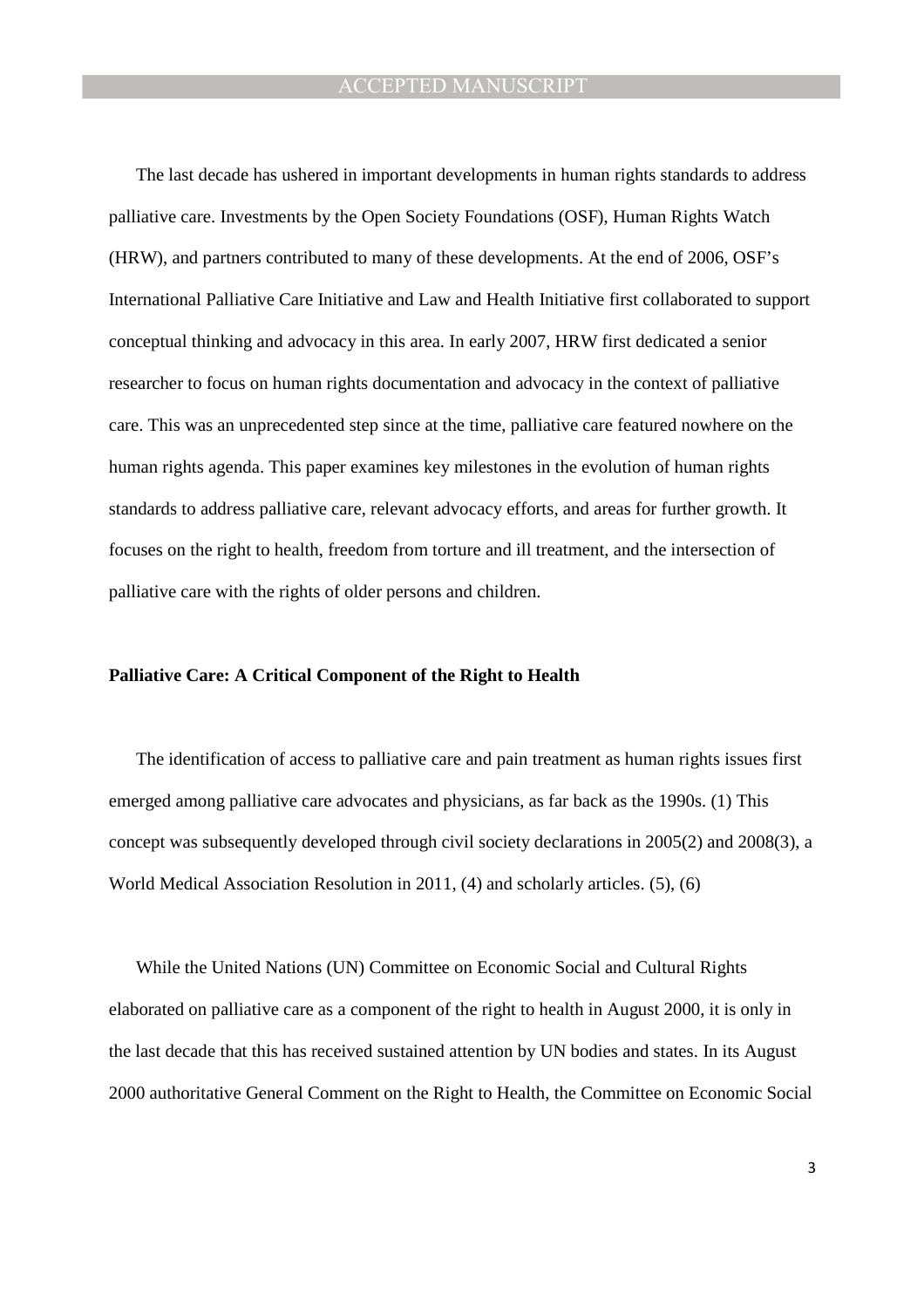and Cultural Rights explicitly sets out that "States are under the obligation to respect the right to health by . . . refraining from denying or limiting equal access for all persons … to preventive, curative and palliative health services." (7) Moreover, it defined access to essential medicines, as established in the WHO Action Programme on Essential Drugs, as part of the "minimum core content" of the right to the highest attainable standard of health.(8) Twenty palliative care medicines are currently on this list.(9) Finally, the General Comment stresses the importance of "attention and care for chronically and terminally ill persons, sparing them avoidable pain and enabling them to die with dignity," which is a principle at the heart of palliative care.(10)

Given the dearth of attention to palliative care following the General Comment, in June 2011, HRW and OSF organized a side event at the Human Rights Council on "Access to Palliative Care: A Neglected Component of the Right to Health."(11) This event was also cosponsored by the Permanent Missions of Brazil and Uruguay, as well as the African Palliative Care Association (APCA), HelpAge International, International Association for Hospice and Palliative Care (IAHPC), Pallium India, Joint United Nations Program on HIV/AIDS (UNAIDS), Worldwide Palliative Care Alliance (WPCA). It featured palliative care experts from India, Africa, and Latin America, who discussed pain prevalence and its impact on patients, current gaps in palliative care availability, a successful model in Uganda, and opportunities for Human Rights Council involvement. HRW provided a human rights analysis, further developed in reports on palliative care in Armenia, Guatemala, India, Kenya, Mexico, Morocco, Russia, Senegal, and Ukraine. This analysis focused on structural barriers to palliative care availability and government obligations, including "(1) a negative obligation to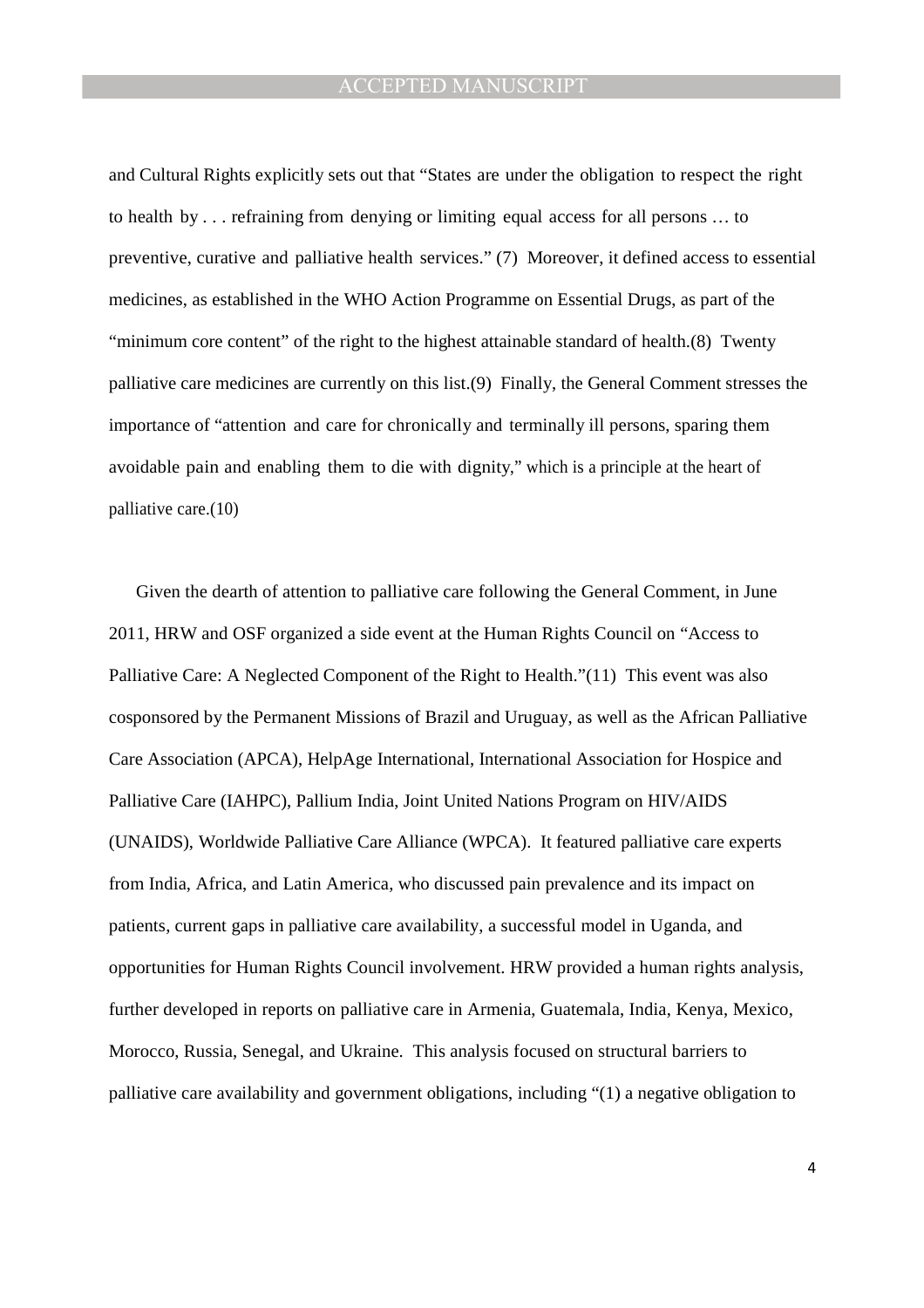refrain from enacting policies or undertaking actions that arbitrarily interfere with the provision or development of palliative care; and (2) a positive obligation to take reasonable steps to ensure the integration of palliative care into existing health services, both public and private, through the use of regulatory and other powers, as well as funding streams."(12)

This frame creates opportunities for states to be accountable for their obligations in relation to palliative care and for civil society monitoring. The Human Rights Council side event on palliative care seemed to raise the profile of this issue among states. For instance, in 2012, during the second Universal Periodic Review of India, Uruguay raised the issue of access to palliative care, which led to adoption of the following recommendation for India: "Establish measures at the national and State level to remove obstacles in terms of access by the population to palliative medicines." (13) While scrutiny of human obligations in the context of palliative care is an important first step, India's response to this recommendation is still noted as pending. (14) In order to support greater accountability and engagement by civil society, the Open Society Foundations partnered with Georgetown University's O'Neill Institute for National and Global Health Law to develop a toolkit to serve as a resource on human rights advocacy on palliative care and pain relief. The toolkit defines human rights and their relevance to palliative care, as well as guides readers through the UN Human Rights System, presenting why and how to engage and advocate for increased availability and accessibility of quality palliative care and pain relief.(15) The toolkit also contains a supplement focused on the Inter-American Human Rights System, particularly exploring how to leverage the opportunities created by the recently adopted Inter-American Convention on the Rights of Older Persons --the first human rights treaty to explicitly include the right to palliative care.(16) A draft of the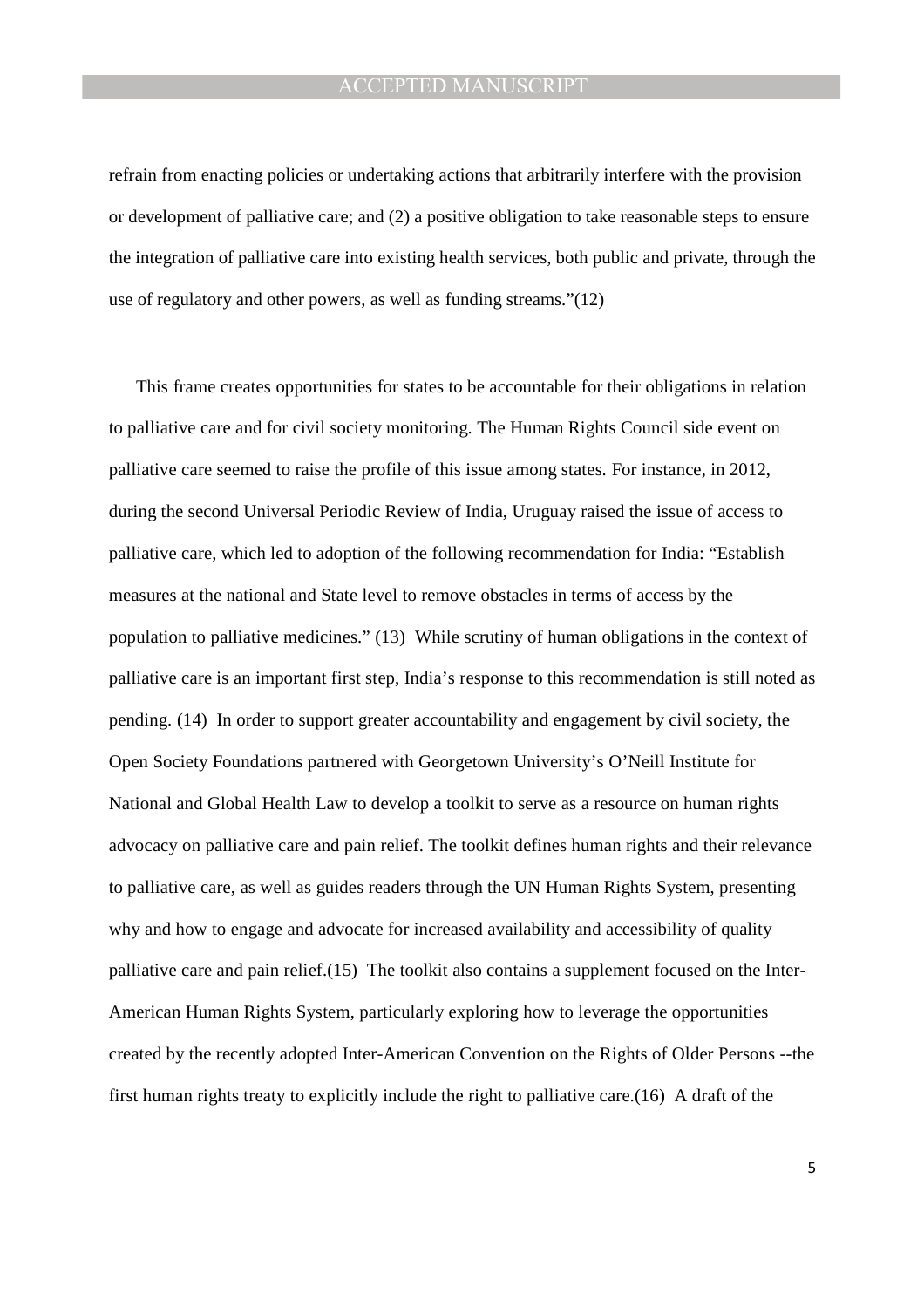toolkit was piloted in Nairobi in 2015 and met with interest by the palliative care and human rights advocates. However, the finalized draft will only be published in October 2016 so its effectiveness remains to be seen.

In 2014, the World Health Assembly (WHA) adopted a groundbreaking resolution on palliative care—its first resolution on this topic. This Resolution, WHA67.19, called upon the World Health Organization (WHO) and member states to improve access to palliative care as a core component of health systems, improving funding, training, and availability of palliative care services. (17) It emphasized that this requires partnerships between government and civil society and called on the WHO to include palliative care in global health strategies, develop guidance, technical assistance, and monitor progress. The resolution built on years of advocacy by HRW, OSF, and partners. This involved briefings during prior assemblies and WHO executive board meetings, meetings with individual WHO staff members, and the development of coalitions between civil society and UN member states, which bore fruit in 37 countries cosponsoring the WHA Resolution. (18)

HRW, OSF, and partners further worked to increase attention to access to controlled medicines, including opioid analgesics, in global policy debates. A decade ago, access to opioid medicines was not even on the radar of the UN Commission on Narcotic Drugs or UN Office on Drugs and Crime. Only the International Narcotics Control Board made periodic statements, noting problems with limited availability of controlled medicines in many countries. (19) Rather, global drug policy focused on controlling drugs as "a grave threat to the health and wellbeing of all mankind." (20) HRW, OSF, and partners worked to counter this narrative through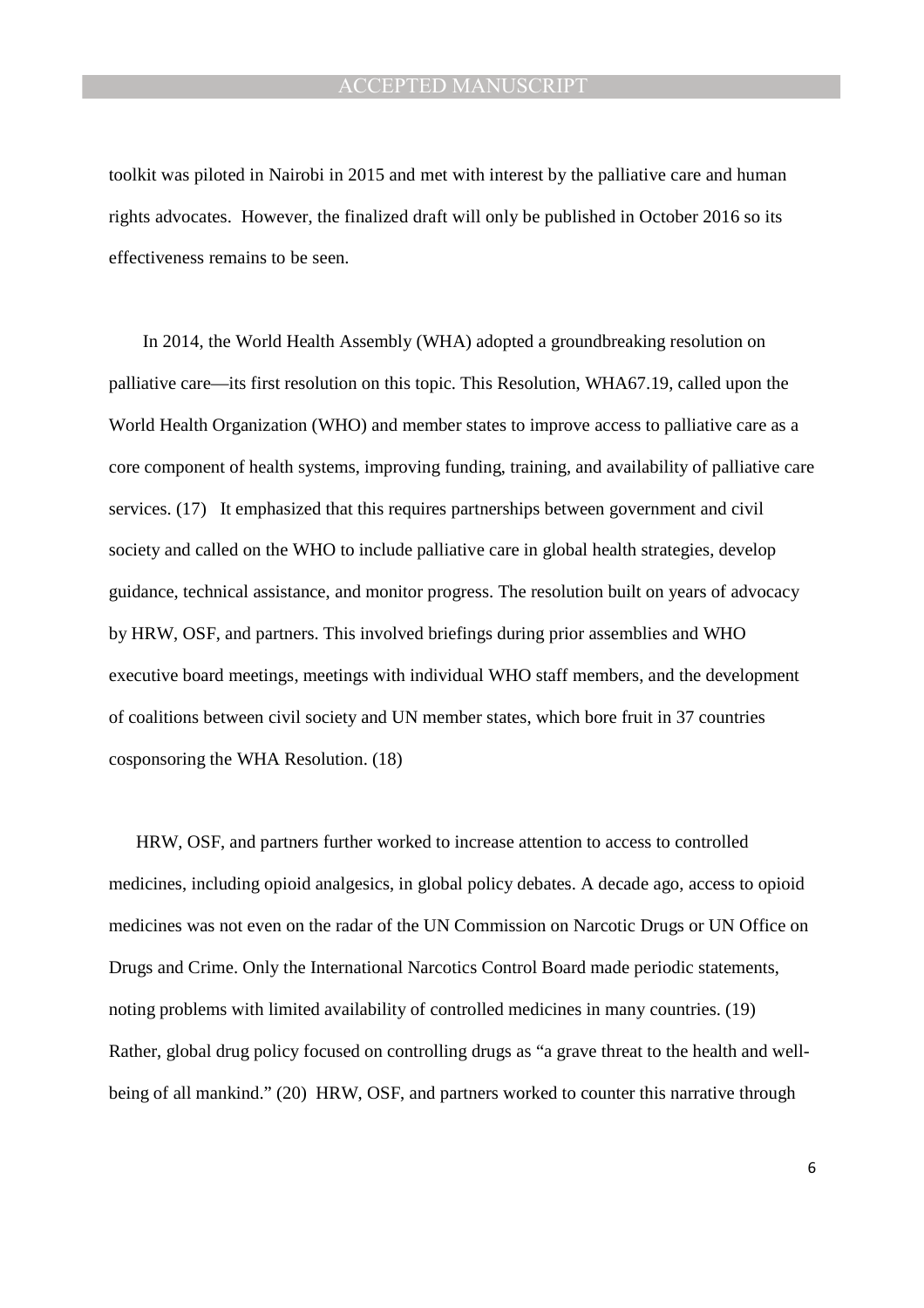briefings with these various agencies and coalition-building with drug policy NGOs and a number of UN member states. (21)

The tide began to turn in 2009. That year, UN member states negotiated a new political declaration at the Commission on Narcotic Drugs, along with a 10-year action plan "on international cooperation toward an integrated and balanced strategy to counter the world drug problem," which contained references to access to controlled substances for medical purposes. (22) The commission adopted resolutions on the issue in 2010 and 2011 and added controlled medicines as a standing item to its agenda in 2010. In 2011, the International Narcotics Control Board issued a detailed report on the topic. Additionally, the UN Office on Drugs and Crime published a discussion paper and initiated a review of its model drug law. The 2014 Joint Ministerial Statement of the Commission on Narcotic Drugs contained several paragraphs on the issue. (23) In 2016, the UN General Assembly Special Session on the World Drug Problem adopted a consensus document that, for the first time, included a stand-alone section on controlled medicines and called for countries to take steps to ensure their availability. (24)

#### **Denial of Pain Treatment and Freedom from Torture and Ill Treatment**

"The pain was so bad that my whole body seemed to break. We would call the ambulance every 2 to 3 hours because I could not stand the pain. It was intolerable to live like that."

—Vasilii, a 66–year-old cancer patient from Ukraine (25)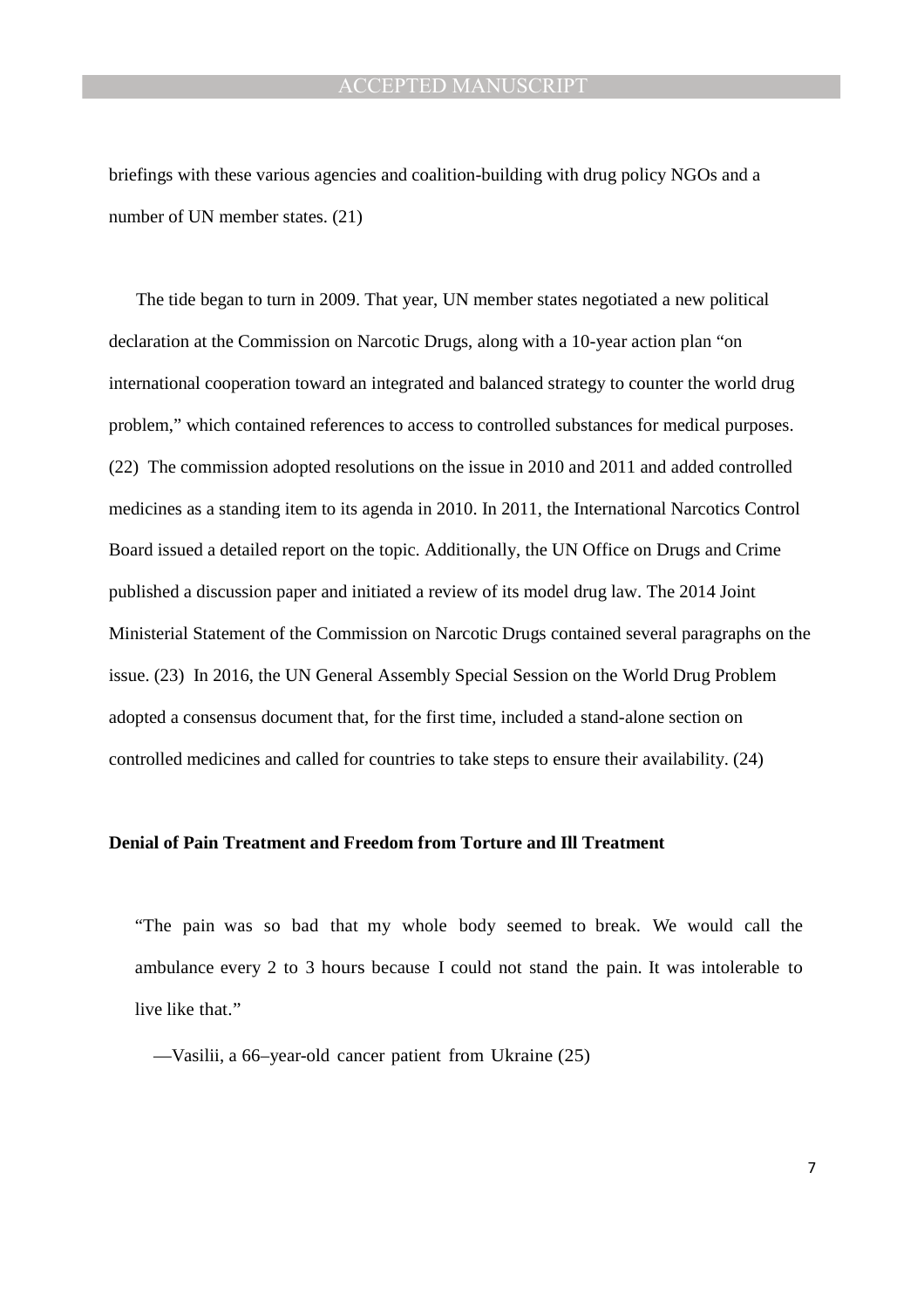Given the scale and extent of suffering, the failure of governments in many countries to ensure the adequate availability of pain treatment services not only raises questions of whether these countries live up to their obligations under the right to health, but also of state obligation to ensure freedom from torture and cruel, inhuman and degrading treatment (CIDT or ill treatment). The last decade has brought important clarifications of standards in this area.

In 2009, the former UN Special Rapporteur on Torture, Cruel, Inhuman or Degrading Treatment or Punishment (Special Rapporteur on Torture), Professor Manfred Nowak, noted that "the de facto denial of access to pain relief, if it causes severe pain and suffering, constitutes cruel, inhuman or degrading treatment or punishment." (26) In 2013, the following Special Rapporteur on Torture, Professor Juan E. Mendez, reaffirmed this in his landmark report on torture and ill treatment in health settings.(27) He explained, "When the failure of States to take positive steps, or to refrain from interfering with health-care services, condemns patients to unnecessary suffering from pain, States not only fall foul of the right to health but may also violate an affirmative obligation under the prohibition of torture and ill-treatment."(28) He further articulated a test for whether denial of pain relief constitutes torture or ill treatment:

- "the suffering is severe and meets the minimum threshold under the prohibition against torture and ill-treatment";
- "the State is, or should be, aware of the suffering, including when no appropriate treatment was offered"; and
- "The Government failed to take all reasonable steps to protect individuals' physical and mental integrity." (29)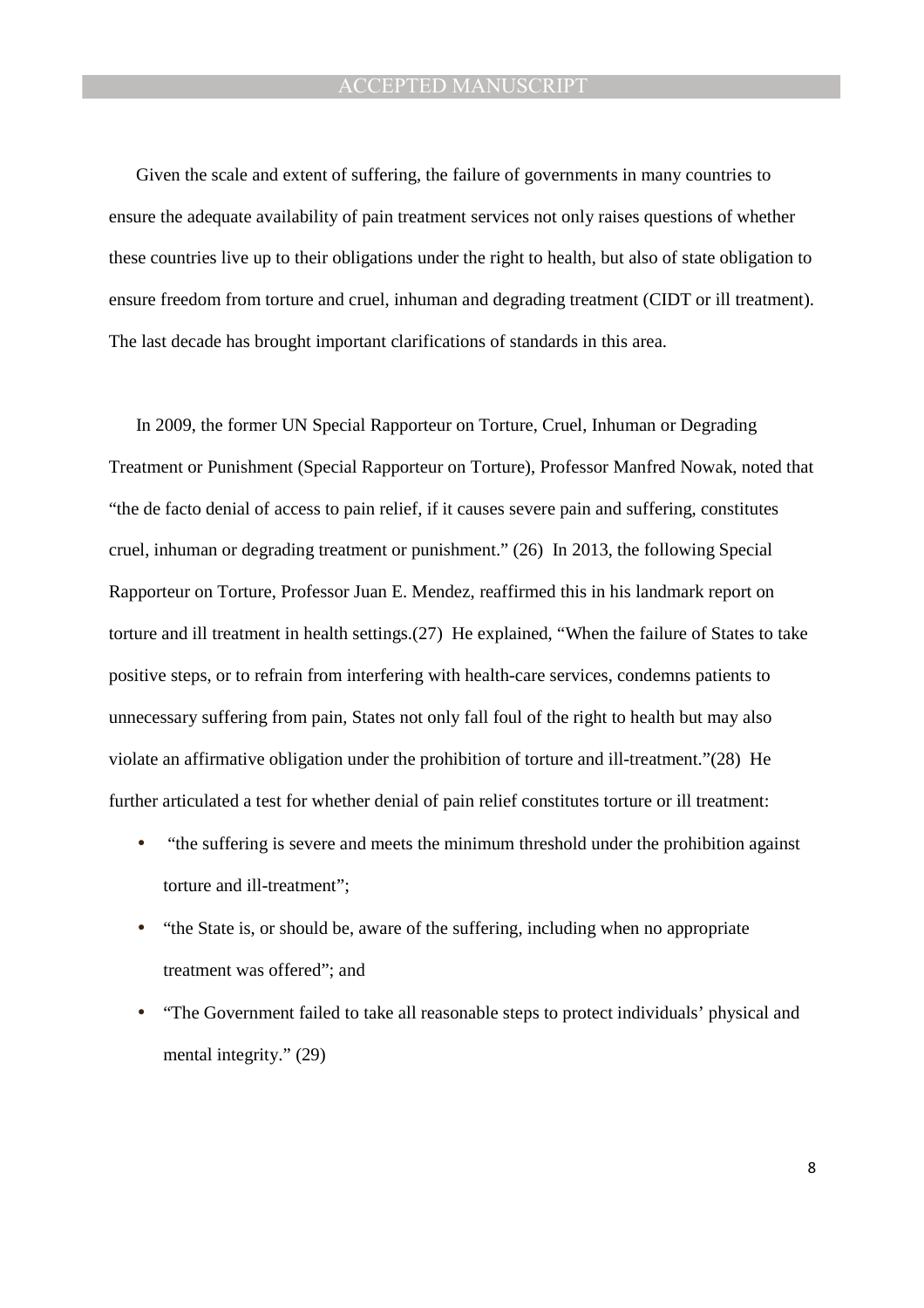Additionally, he provided guidance to states on their obligations, addressing policy gaps and regulatory, educational, and attitudinal obstacles to full access to palliative care:

- "Ensure that narcotic drug control laws recognize the indispensable nature of narcotic and psychotropic drugs for the relief of pain and suffering; review national legislation and administrative procedures to guarantee adequate availability of those medicines for legitimate medical purposes."
- "[O]overcome current regulatory, educational, and attitudinal obstacles that restrict availability to essential palliative care medications, especially oral morphine."
- "Develop and integrate palliative care into the public health system by including it in all national health plans and policies, curricula and training programs and developing the necessary standards, guidelines, and clinical protocols." (30)

The Special Rapporteur's report on torture in health care settings marked a shift when the prohibition against torture began to be more systematically applied to health care settings. In early 2011, a coalition of organizations—including OSF, HRW, and partners—working to combat severe human rights violations in health care settings, launched the Campaign to Stop Torture in Health Care, aiming to increasing state accountability for these abuses. (31) The Campaign recognized that it is precisely because health care settings are not considered places of abuse that they are poorly monitored and violations continue. (32)

This use of the torture and ill treatment lens has important implications for addressing denial of pain treatment. It clarifies that the state obligation to remedy this violation is immediate, nonderogable, and not contingent on available resources. (33) This has provided advocates with a new tool to engage governments and challenge problematic policies, while drawing increased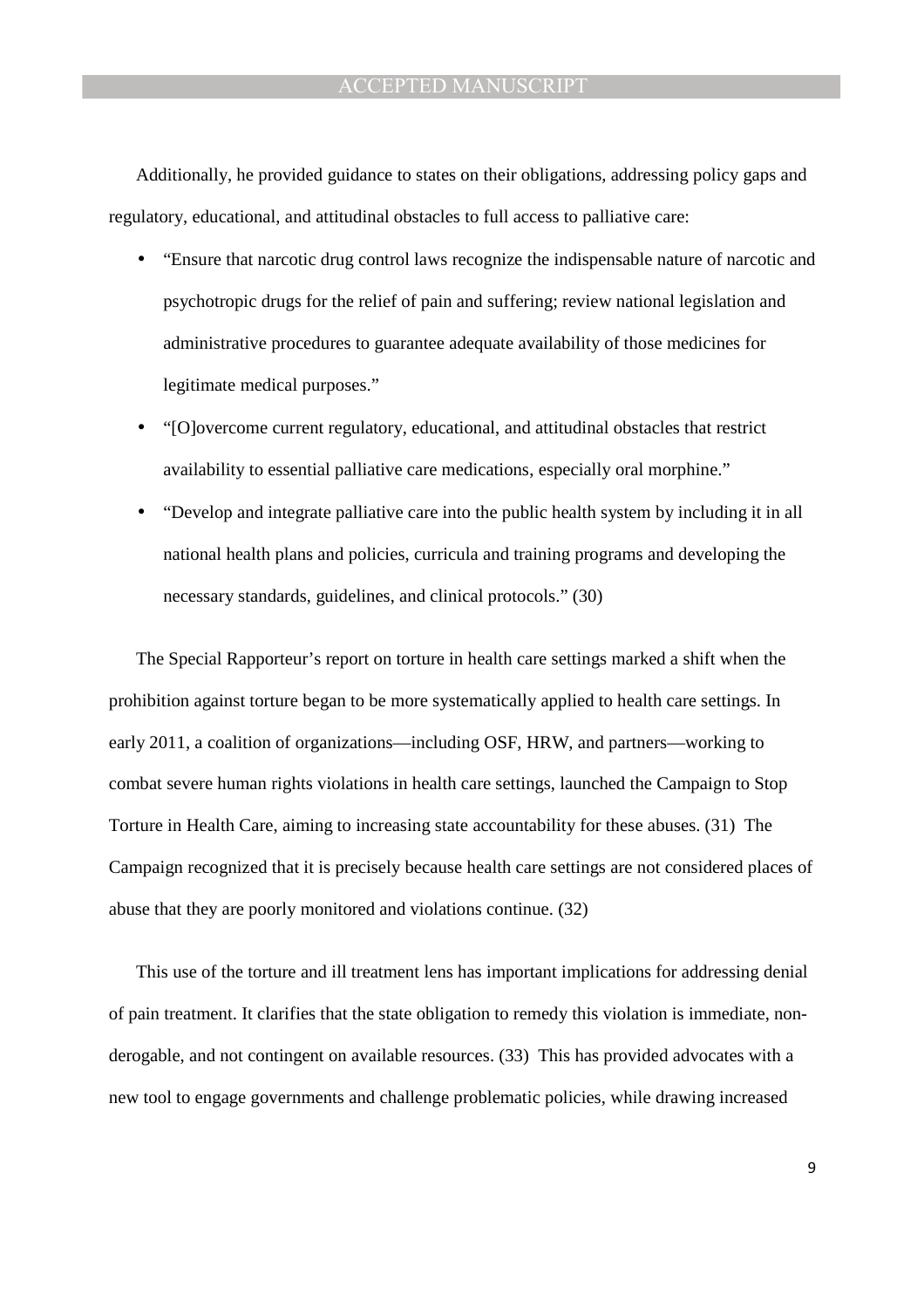international attention to this issue.

#### **Palliative Care and Older Persons' Rights**

In recent years, as the human rights community has paid increased attention to the rights of older persons, there have also been important developments related to palliative care standards. In 2012, the United Nations Office of the High Commissioner for Human Rights recognized that the human rights system had overlooked violations experienced by older persons, including rights related to end of life and palliative care. (34) Since then, this has continued to be discussed in the UN Open-Ended Working Group on Ageing, with a view to eventually developing a UN Convention on the rights of older persons. In 2014, the UN appointed the first Independent Expert on the enjoyment of all human rights by older persons, Rosa Kornfeld-Matte.(35) Her 2015 report emphasizes that "States should ensure the availability and accessibility of palliative care for all older persons in need, particularly those who suffer from a life-threatening or life-limiting illness. Training, and adequate and affordable medication and therapeutic measures, should be provided in public and private care settings." (36)

The various regional human rights systems have also started to focus on the rights of older persons. A landmark development was the adoption of the Inter-American Convention on the Rights of Older Persons in 2015.(37) Notably, it is the first human rights treaty to explicitly refer to palliative care in the text, requiring countries to provide access to palliative care without discrimination, prevent unnecessary suffering and futile procedures, and appropriately manage problems related to the fear of death.(38) It also mandates that countries establish procedures to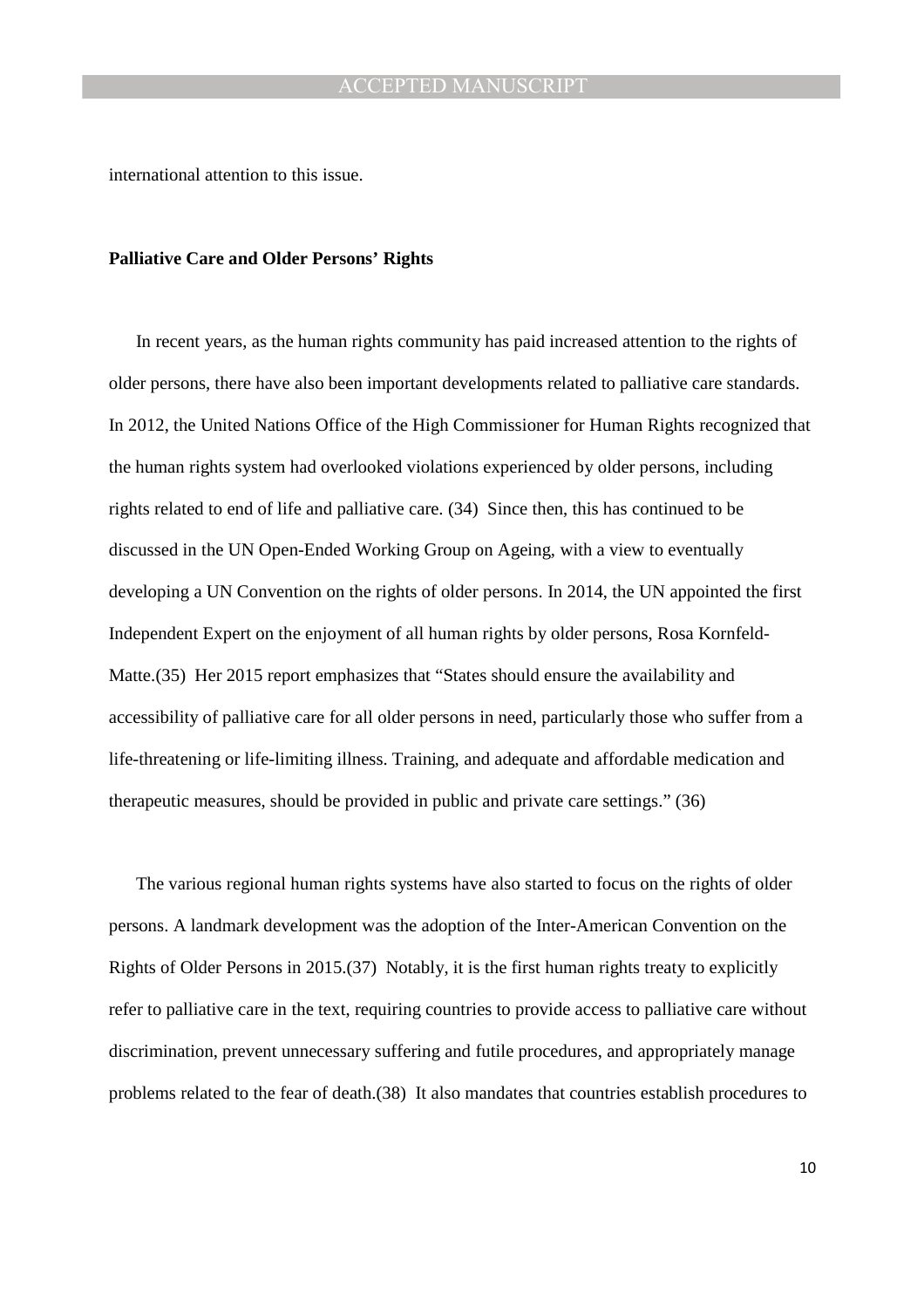enable older persons to indicate in advance their will and instructions with regard to health care interventions.(39)

While Europe did not go so far as to establish a new treaty, in 2014, the Council of Europe adopted non-binding recommendations on the Promotion of Human Rights of Older Persons. These recommendations dedicate a specific section to palliative care, which sets out that older persons should be entitled to access palliative care "in a setting consistent with their needs and preferences, including at home and in long-term care settings." (40)

While the African human rights system has also taken steps to protect the rights of older people, the normative framework is further behind. After almost eight years of discussions, in January 2016, the African Union finally adopted the Protocol to the African Charter on Human and Peoples' Rights on the rights of older persons. (41) Civil society had attempted to include provisions on palliative care, yet its latest draft —the final version is not yet published—only discusses "Care and Support" for older persons in broad terms.(42)

#### **Palliative Care and Children's Rights**

The intersection of palliative care with children's rights is an area where there is room for further development and implementation of standards.(43) WHO sets out a tailored definition of palliative care for children as "the active, total care of the child's body, mind and spirit," involving the child's family and "a broad multidisciplinary approach." (44) The UN Committee on the Rights of the Child recognizes palliative care as an important component of children's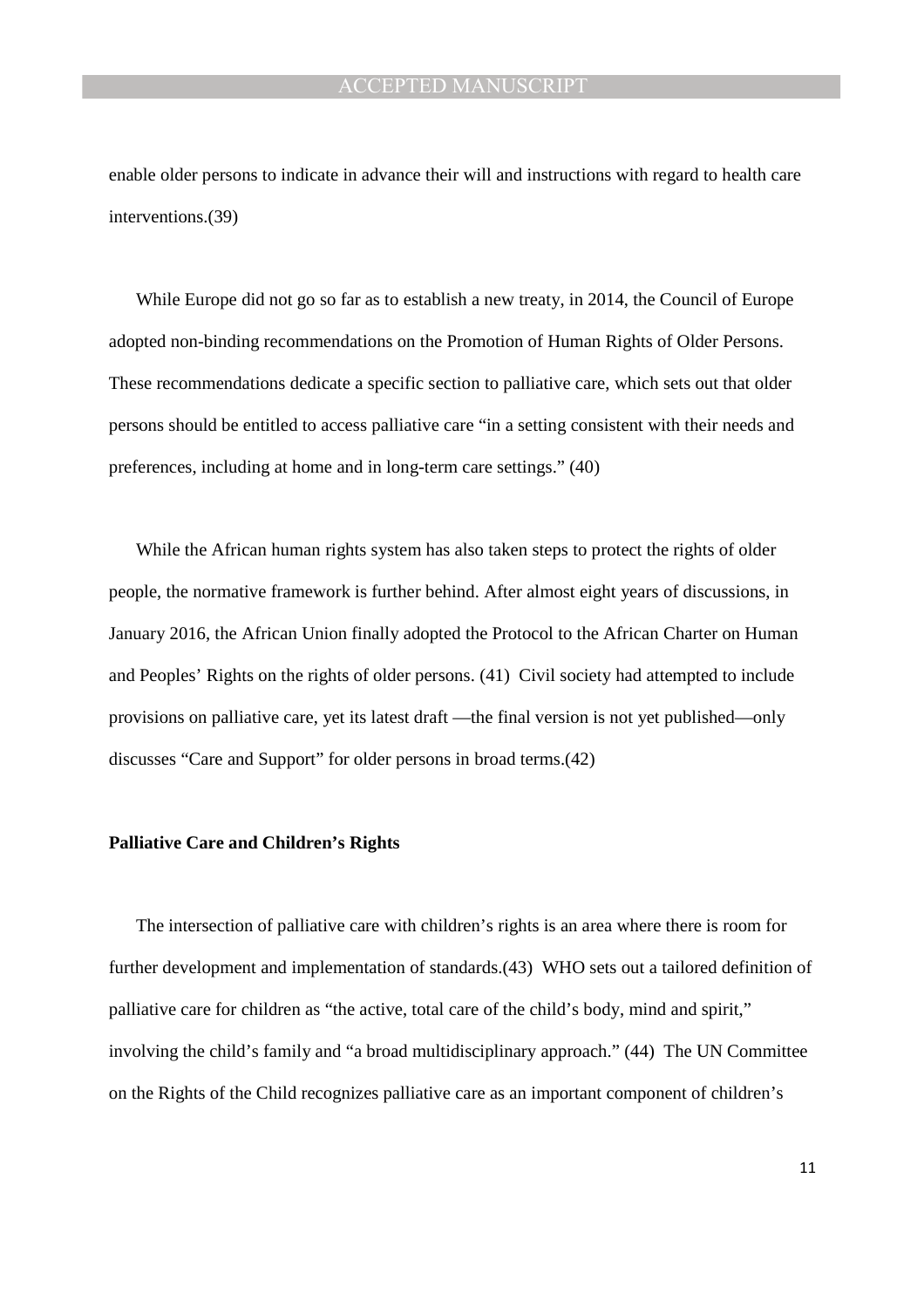health, critical to growth and development. (45) However, it has rarely looked at this issue in reviewing country reports. A notable exception is its review of Belarus in 2011, when the Committee explicitly recommended that the State establish a funding mechanism for children's palliative care and support the services provided by non-governmental organizations. (46) Civil society has taken the initiative, developing a "Charter of Rights for Life Limited and Life Threatened Children" (47) and the Trieste Charter, focused specifically on "The Rights of the Dying Child." (48) These instruments reflect some of the principles enshrined in the UN Convention on the Rights of the Child, (49) referring to important rights such as the "right of the child to participate in decisions affecting his or her care" (50) and the "right to be listened to and properly informed about his/her illness, with due consideration to his/her wishes, age and ability to understand." (51)

#### **Conclusion**

In this way, the last decade has seen an important strengthening of human rights standards in relation to palliative care. This has been most notable in the context of the right to health, freedom from torture and ill treatment, and the rights of older persons. Particularly groundbreaking were the WMA resolution on palliative care, Special Rapporteur on Torture's report on torture in health care settings, and an Inter-American convention that explicitly recognizes a human right to palliative care. However, more work is needed in the context of the rights of children, and treaty bodies are still not consistently addressing state obligations in the sphere of palliative care.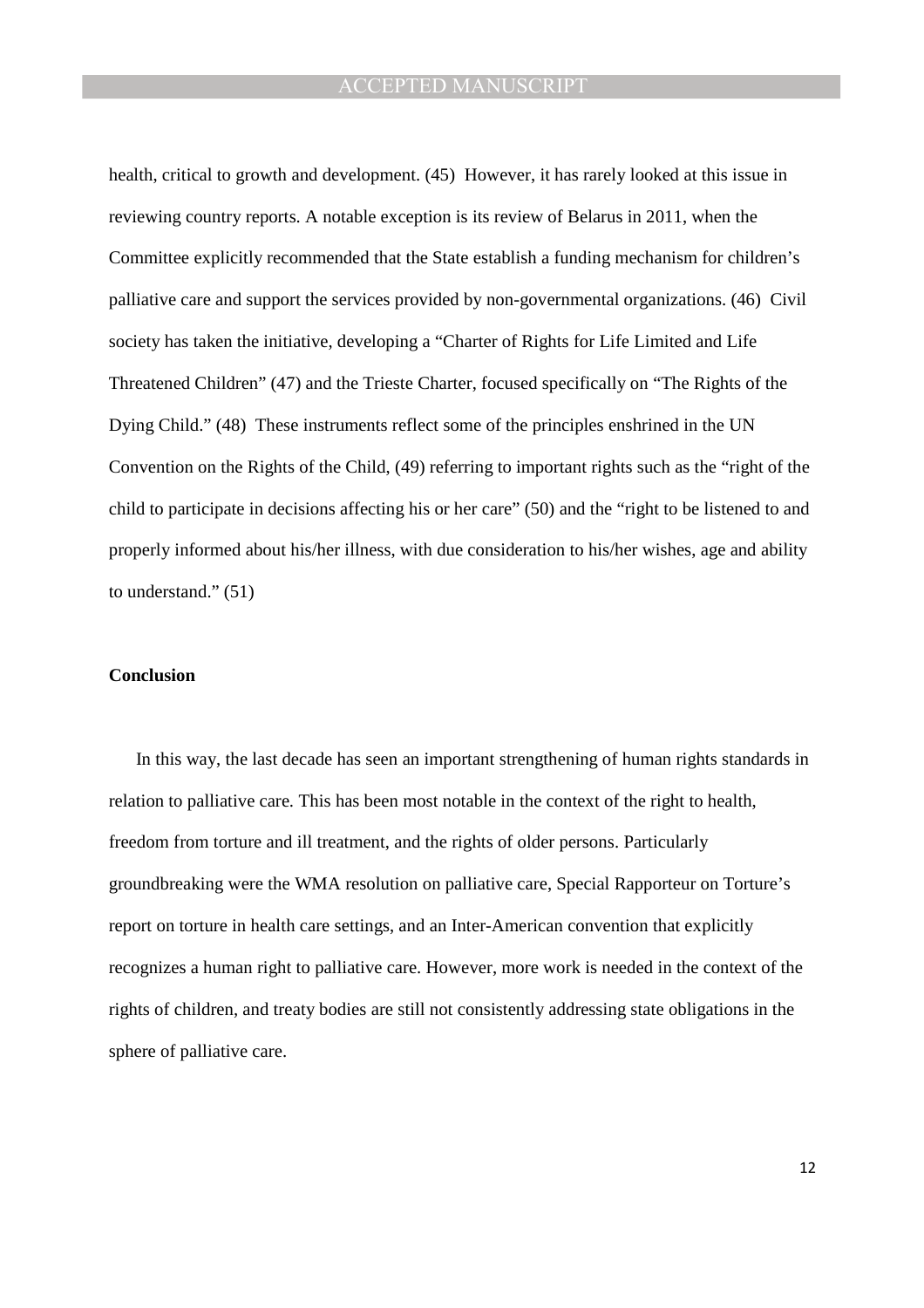While human rights advocacy has contributed to standards and legal obligations regarding palliative care, it has also brought a fundamental concern with people, amplifying their voices. As HRW relates, "In all our projects, we sought to include the testimonies of people with incurable illnesses, as well as those of their families. These testimonies provided powerful and specific evidence of the consequences of the lack of access to pain medicines and palliative care, and they humanized the issue and the need for change." (52) People dying in their homes and villages do not have the ability to go into the streets and cry out and are often invisible. Human rights advocates have sought to give voice to their suffering and an end to needless pain.

#### ACKOWLEDGMENTS

The authors would like to acknowledge the contributions of Kiera Hepford, formerly a Program Officer with the Open Society Public Health Program, as well as country advocates and Open Society National and Regional Foundation partners, to the development of human rights standards on palliative care.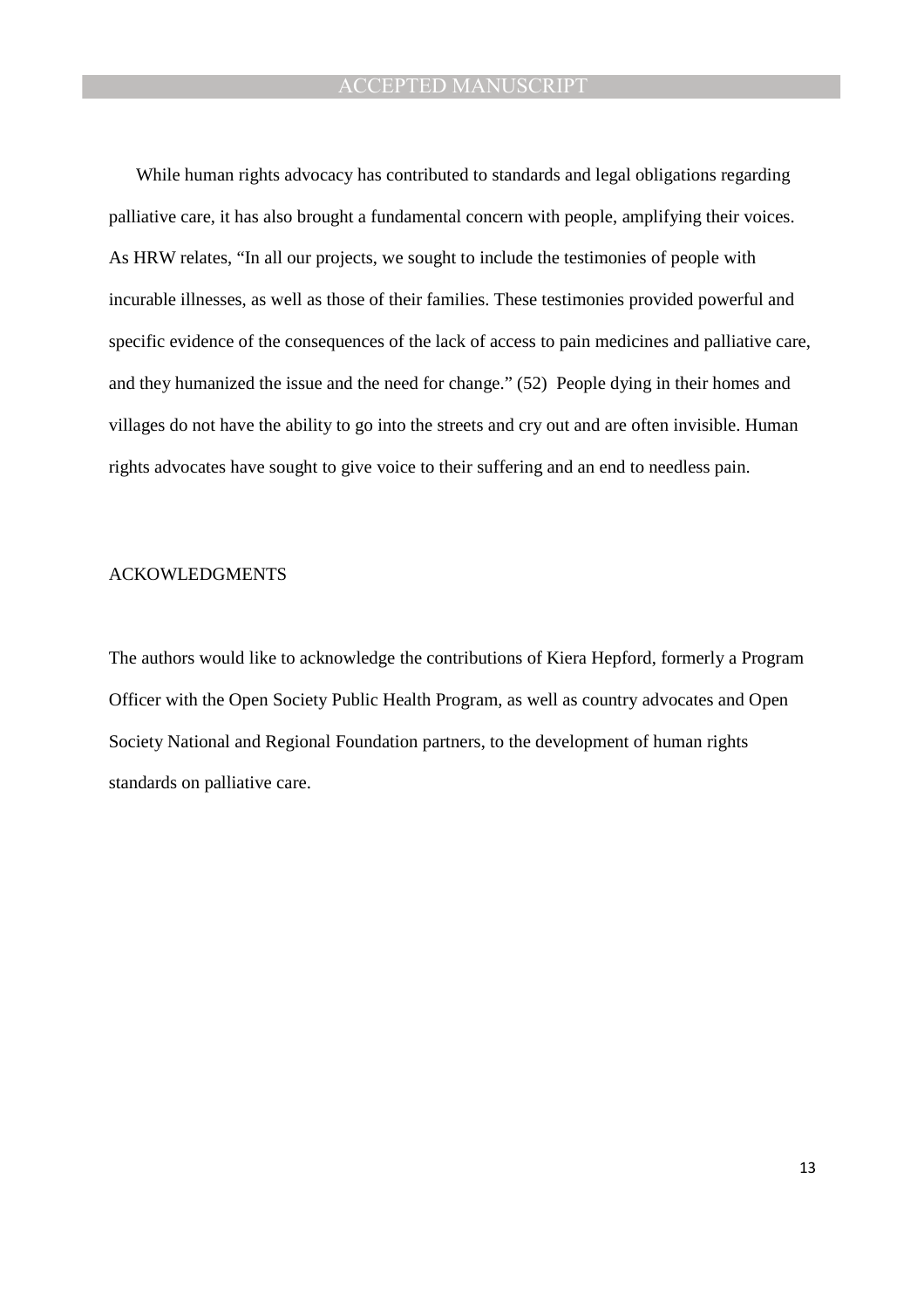#### REFERENCES

- 1. M. Somerville, "Human rights and medicine: The relief of suffering," in I. Cotler and F. Eliadis (Eds), *International human rights law: Theory and practice* (Montreal: Canadian Human Rights Foundation, 1992).
- 2. 2nd Global Summit of National Hospice and Palliative Care Associations, Declaration on Hospice and Palliative Care" (2005). Available from: http://www.coe.int/t/dg3/health/Source/KoreaDeclaration2005\_en.pdf. Accessed September 2016.
- 3. International Hospice and Palliative Care Association and Worldwide Palliative Care Alliance, Joint Declaration and Statement of Commitment on Palliative Care and Pain Treatment as Human Rights (2008). Available from:

http://www.apcp.com.pt/uploads/jdsc.pdf. Accessed September 2016.

- 4. *World Medical Association Resolution on Access to Adequate Pain Treatment,* Adopted by the 62<sup>nd</sup> WMA General Assembly, Montevideo, Uruguay, October 2011. Available from: http://www.wma.net/en/30publications/10policies/p2/. Accessed September 2016.
- 5. F. Brennan and M. Cousins, "Pain relief as a human right," *Pain: Clinical Updates* 12/5 (2004). Available from:

http://hospicecare.com/uploads/2011/8/pain\_relief\_as\_a\_human\_right\_pain\_clinical\_upd ates\_2004.pdf. Accessed September 2016.

6. F. Brennan, "Palliative care as an international human right," *Journal of Pain and Symptom Management* 33/5 (2007), pp. 494–499.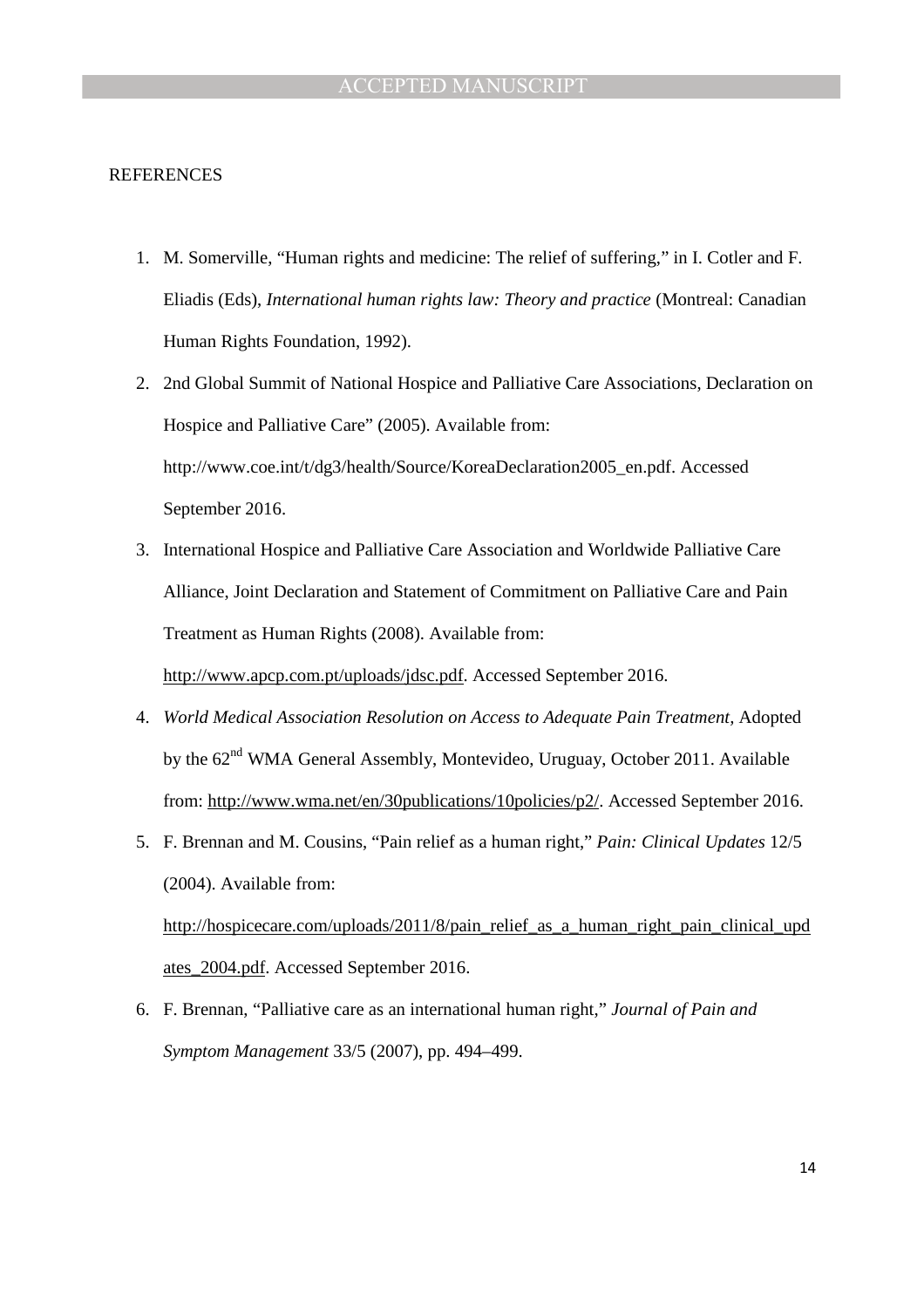- 7. UN Committee on Economic, Social and Cultural Rights (CESCR), General Comment 14, The right to the highest attainable standard of health, E/C.12/2000/4, August 11, 2000, para. 34.
- 8. UN Committee on Economic, Social and Cultural Rights (CESCR), General Comment 14, The right to the highest attainable standard of health, E/C.12/2000/4, August 11, 2000, para. 43(d).
- 9. WHO, Model List of Essential Medicines, 19th List, Available from: http://www.who.int/medicines/publications/essentialmedicines/en/. Accessed September 2016.
- 10. UN Committee on Economic, Social and Cultural Rights (CESCR), General Comment 14, The right to the highest attainable standard of health, E/C.12/2000/4, August 11, 2000, para. 25.
- 11. Access to Palliative Care: A Neglected Component of the Right to Health Available from: https://www.opensocietyfoundations.org/reports/access-palliative-care-neglectedcomponent-right-health. Accessed September 2016.
- 12. Diederik Lohman, Joseph J. Amon, "Evaluating a Human Rights-Based Approach to Expanding Access to Pain Medicines and Palliative Care: Global Advocacy and Case Studies from India, Kenya, and Ukraine," 17(2) *Health and Human Rights Journal*, p. 151, December 2015.
- 13. Universal Periodic Review, "Recommendations & Pledges: India, Second Review, Session 13," 24 September 2012, Available from: http://www.uprinfo.org/sites/default/files/document/india/session\_13\_- \_may\_2012/recommendationstoindia2012.pdf. Accessed September 2016.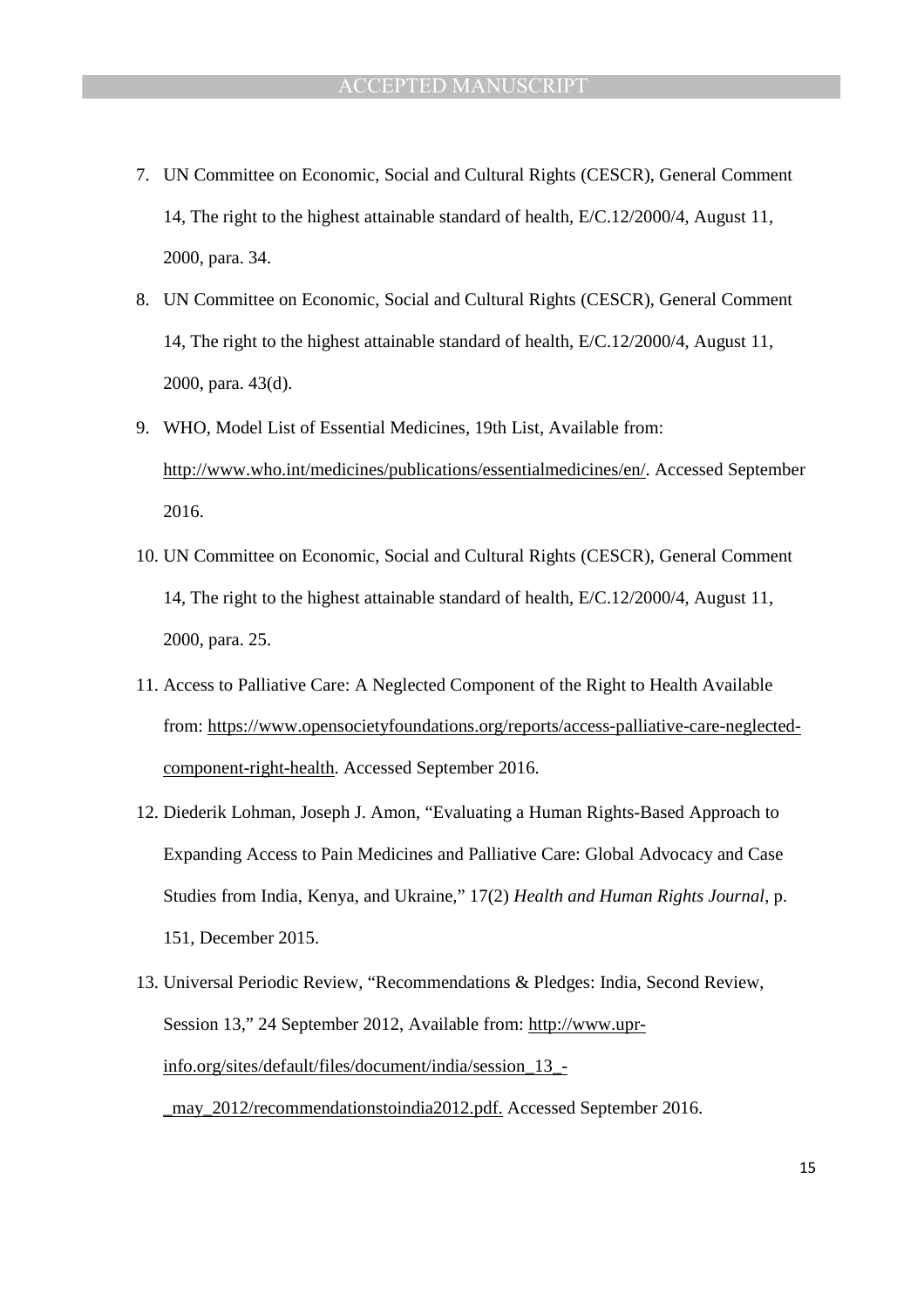- 14. Universal Periodic Review, "Recommendations & Pledges: India, Second Review, Session 13," 24 September 2012. Available from: http://www.ohchr.org/EN/HRBodies/UPR/Pages/INSession13.aspx. Accessed September 2016.
- 15. Open Society Foundations, "Using the UN Human Rights System to Advocate for Access to Palliative Care and Pain Relief," Unpublished.
- 16. Organization of American States, Inter-American Convention on the Human Rights of Older Persons, Available from: http://www.oas.org/en/sla/dil/inter\_american\_treaties\_A-70\_human\_rights\_older\_persons.asp Accessed September 2016
- 17. WHA Resolution WHA67.19, Strengthening of palliative care as a component of comprehensive care throughout the life course, May 24, 2014. Available from: http://apps.who.int/medicinedocs/documents/s21454en/s21454en.pdf. Accessed September 2016.
- 18. Diederik Lohman, Joseph J. Amon, "Evaluating a Human Rights-Based Approach to Expanding Access to Pain Medicines and Palliative Care: Global Advocacy and Case Studies from India, Kenya, and Ukraine," 17(2) *Health and Human Rights Journal*, p. 159, December 2015.
- 19. Diederik Lohman, Joseph J. Amon, "Evaluating a Human Rights-Based Approach to Expanding Access to Pain Medicines and Palliative Care: Global Advocacy and Case Studies from India, Kenya, and Ukraine," 17(2) *Health and Human Rights Journal*, p. 158, December 2015.
- 20. United Nations, Political Declaration, G.A. Res. S-20/2, UN Doc. A/RES/S-20/2 (October 21, 1998). Available from: https://documents-dds-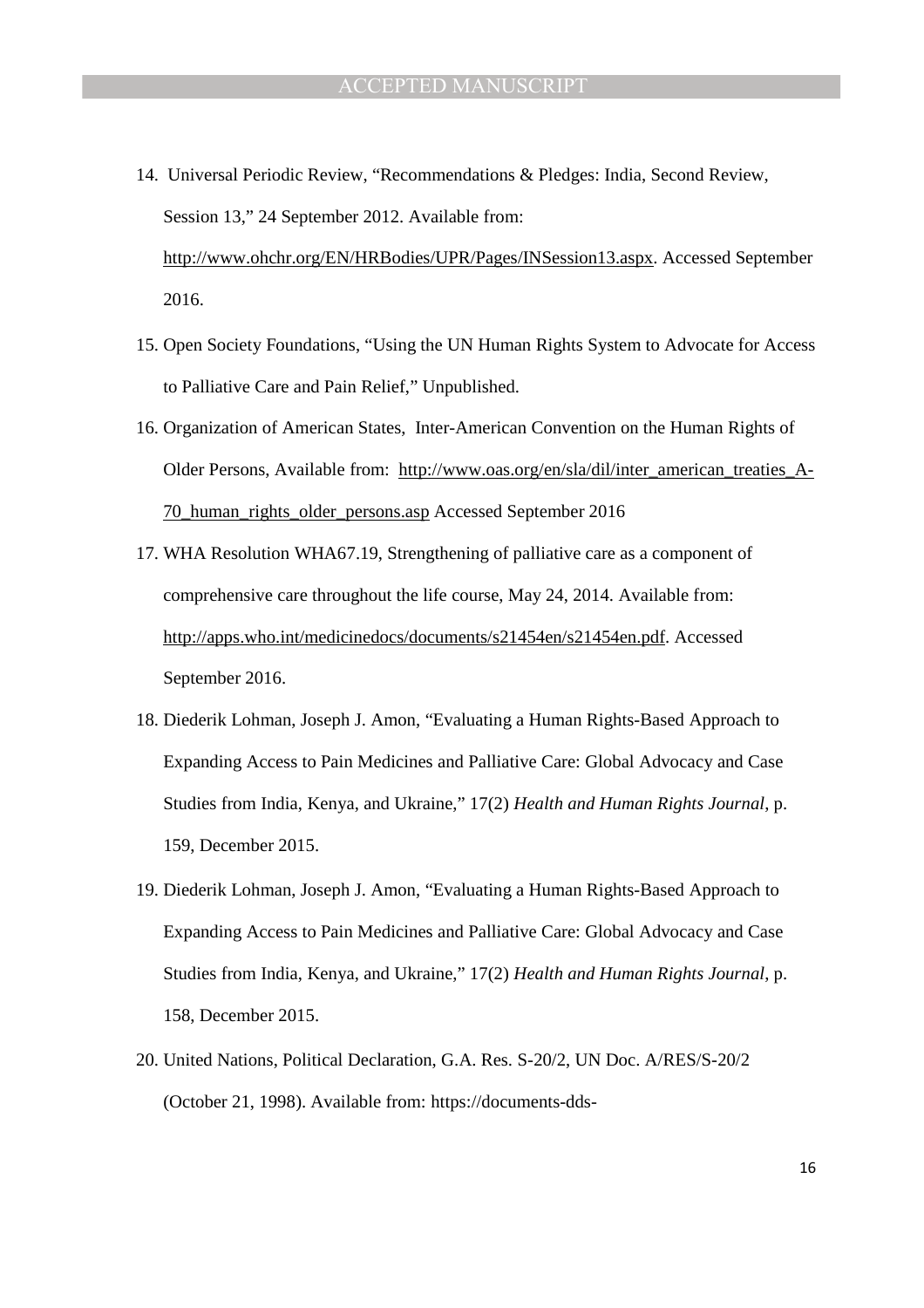ny.un.org/doc/UNDOC/GEN/N98/775/09/PDF/N9877509.pdf?OpenElement. Accessed September 2016.

- 21. Diederik Lohman, Joseph J. Amon, "Evaluating a Human Rights-Based Approach to Expanding Access to Pain Medicines and Palliative Care: Global Advocacy and Case Studies from India, Kenya, and Ukraine," 17(2) *Health and Human Rights Journal*, p. 158, December 2015.
- 22. High-Level Segment Commission on Narcotic Drugs, Political Declaration and Plan of Action on International Cooperation towards an Integrated and Balanced Strategy to Counter the World Drug Problem, Vienna, March 11–12, 2009.
- 23. UNODC, Joint Ministerial Statement 2014 High-Level Review by the Commission on Narcotic Drugs of the Implementation by Member States of the Political Declaration and Plan of Action on International Cooperation Towards an Integrated and Balanced Strategy to Counter the World Drug Problem, Commission on Narcotic Drugs, Fiftyseventh Session, Vienna, 13-21, March 2014. Available from: https://www.unodc.org/documents/ungass2016/V1403583-1-2.pdf. Accessed September 2016.
- 24. UN General Assembly, Our joint commitment to effectively addressing and countering the world drug problem, G.A. A/S-30/L.1, 14 April 2016, Thirtieth special session Item 8 of the provisional agenda, Available from:http://www.unodc.org/ungass2016/. Accessed September 2016.
- 25. Open Society Foundations, Palliative Care as a Human Right: A Fact Sheet, February 18, 2016, Available from: https://www.opensocietyfoundations.org/publications/palliativecare-human-right-fact-sheet. Accessed September 2016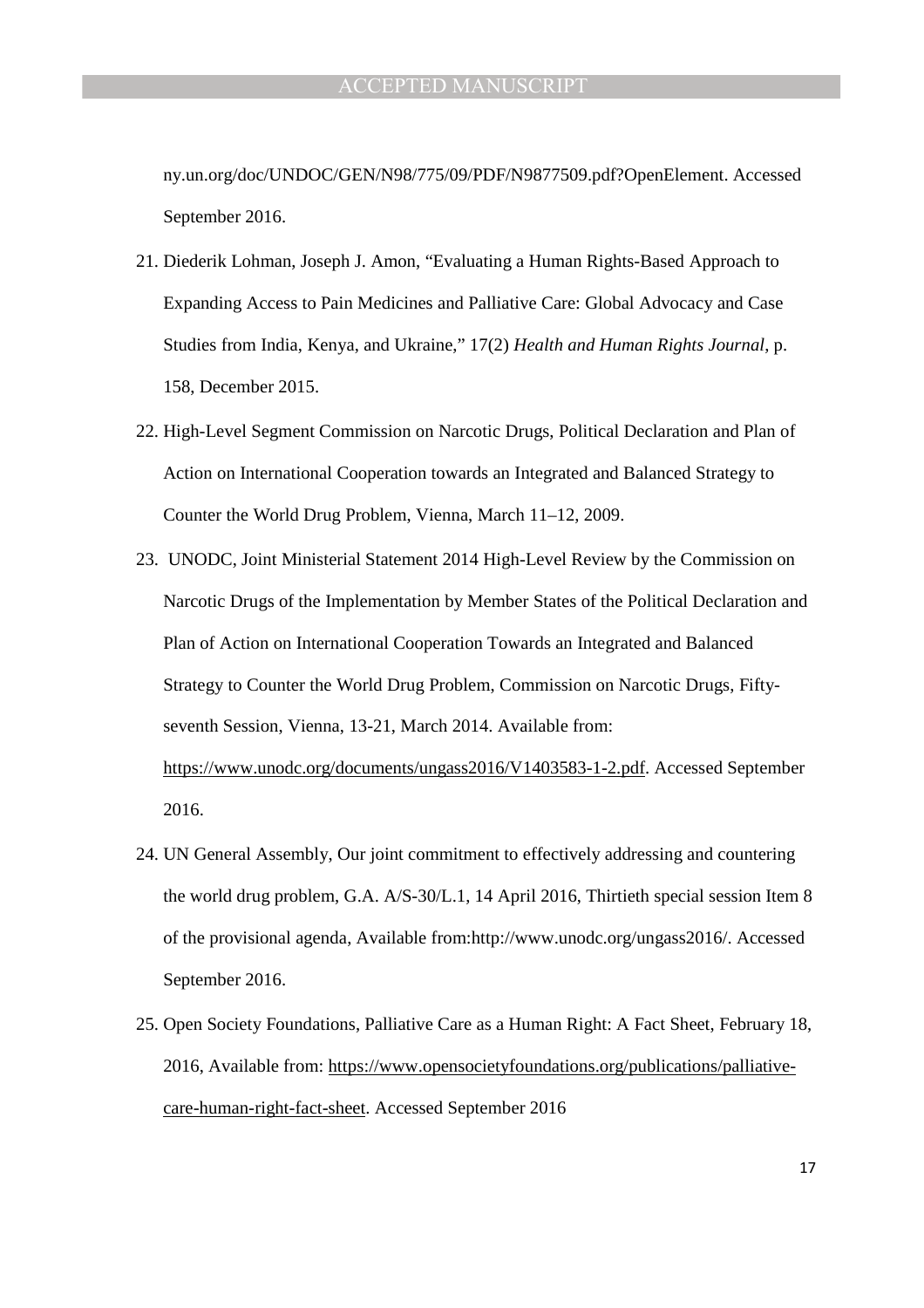26. Human Rights Council, Report of the Special Rapporteur on torture and other cruel, inhuman or degrading treatment or punishment, Manfred Nowak, A/HRC/10/44, January 14, 2009. Available from: http://www2.ohchr.org/english/bodies/hrcouncil/docs/10session/A.HRC.10.44AEV.pdf,

para. 72. Accessed September 2016

- 27. Report of the Special Rapporteur on torture and other cruel, inhuman or degrading treatment or punishment, Juan Mendez, "Applying the torture and ill-treatment protection framework in health settings," A/HRC/22/53, February 1, 2013. Available from: http://www.ohchr.org/Documents/HRBodies/HRCouncil/RegularSession/Session22/A.H RC.22.53\_English.pdf [hereinafter Mendez Report]. Accessed September 2016.
- 28. Mendez Report, para. 55.
- 29. Mendez Report, para. 54.
- 30. Mendez Report, para. 86.
- 31. Francois Girard, *Stop Torture in Health Care,* Open Society Foundations, March 29, 2011. Available from*:* www.opensocietyfoundations.org/voices/stop-torture-health-care-0. Accessed September 2016.
- 32. Tamar Ezer, Jonathan Cohen, Ryan Quinn, "The Problem of Torture in Health Care" in *Torture in Healthcare Settings: Reflections on the Special Rapporteur on Torture's 2013 Thematic Report* (2014), Available from: https://www.wcl.american.edu/humright/center/resources/publications/documents/YESP

DF Torture in Healthcare Publication.pdf. Accessed September 2016.

33. Diederik Lohman, Tamar Ezer, "Denial of Pain Treatment and the Prohibition against Torture and Ill Treatment" in *Torture in Healthcare Settings: Reflections on the Special*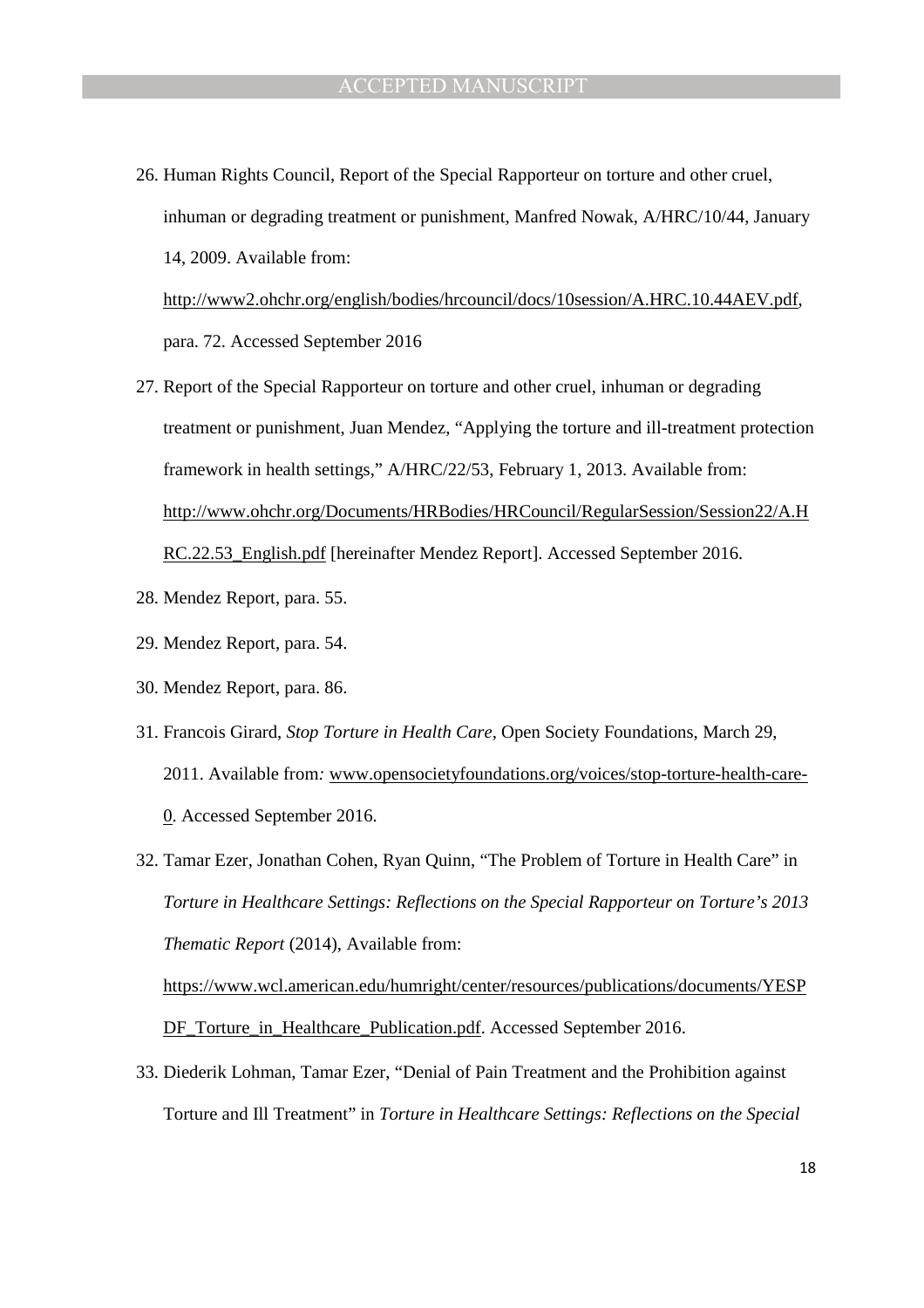*Rapporteur on Torture's 2013 Thematic Report* (2014), Available from:

https://www.wcl.american.edu/humright/center/resources/publications/documents/YESP DF\_Torture\_in\_Healthcare\_Publication.pdf. Accessed September 2016.

- 34. UN, Office of the High Commissioner for Human Rights, Normative standards in international human rights law in relation to older persons, Analytical Outcome Paper, August 2012, Available from: http://social.un.org/ageing-workinggroup/documents/ohchr-outcome-paper-olderpersons12.pdf, p. 4. Accessed September 2016.
- 35. United Nations High Commissioner Available from: http://www.ohchr.org/EN/Issues/OlderPersons/IE/Pages/IEOlderPersons.aspx. Accessed September 2016.
- 36. Report of the Independent Expert on the enjoyment of all human rights by older persons, Rosa Kornfeld-Matte, A/HRC/30/43, 13 August 2015, para. 87 and 131.
- 37. OAS, Inter-American Convention on the Human Rights of Older Persons, June 2015, Available from: http://www.oas.org/en/sla/dil/inter\_american\_treaties\_A-70\_human\_rights\_older\_persons.asp. Accessed September 2016.
- 38. OAS, Inter-American Convention on the Human Rights of Older Persons, June 2015, Available from: http://www.oas.org/en/sla/dil/inter\_american\_treaties\_A-70\_human\_rights\_older\_persons.asp, art. 6 Accessed September 2016.
- 39. OAS, Inter-American Convention on the Human Rights of Older Persons, Available from: http://www.oas.org/en/sla/dil/inter\_american\_treaties\_A-70\_human\_rights\_older\_persons.asp, art.11. Accessed September 2016.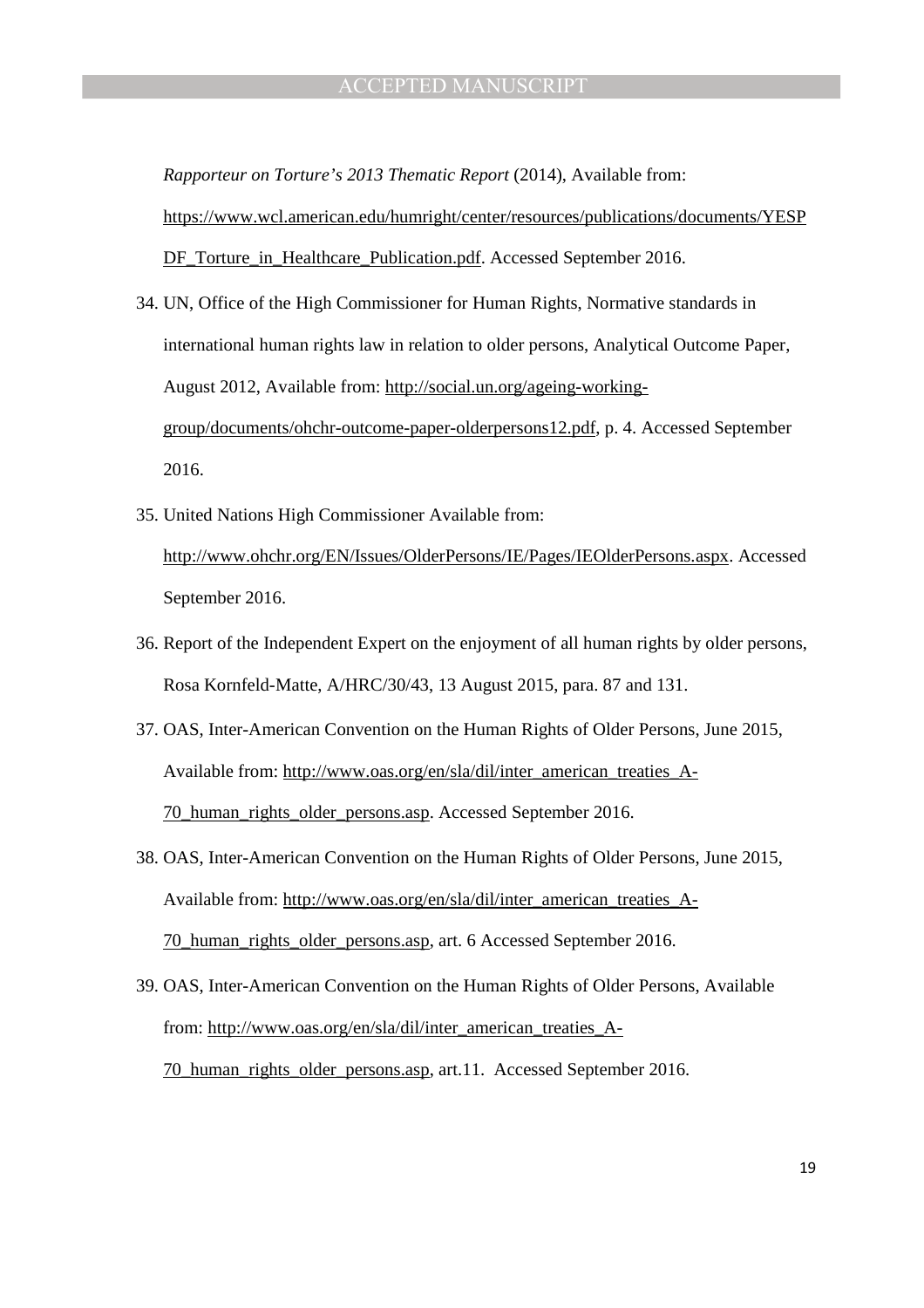- 40. Council of Europe, Recommendation CM/Rec(2014)2 of the Committee of Ministers to member States on the promotion of the human rights of older persons, 19 February 2014, 1192nd meeting of the Ministers' Deputies, Available from: http://www.coe.int/t/dghl/standardsetting/hrpolicy/other\_committees/cddhage/Document\_CDDH\_AGE/CMRec(2014)2\_en.pdf, para. 44-50. Accessed September 2016.
- 41. Jamillah Mwanjisi, "Revising perceptions of the rights of older people in Africa," Open Democracy, Available from: https://www.opendemocracy.net/openglobalrights/jamillahmwanjisi/revising-perceptions-of-rights-of-older-people-in-africa. Accessed September 2016.
- 42. Draft Protocol to the African Charter on Human and Peoples' Rights on the Rights of Older Persons in Africa, 4th Session of the African Union Conference of Ministers of Social Development, Addis Ababa, Ethiopia, 26-30 May, 2014, Available from: http://www.au.int/en/sites/default/files/newsevents/workingdocuments/27995-wdprotocol\_older\_person\_-\_english\_-\_final.pdf, art. 12. Accessed September 2016.
- 43. For more information on the intersection of palliative care with children's rights, see: Open Society Foundations, Fact Sheet, "Children's Palliative Care and Human Rights," Available from: https://www.opensocietyfoundations.org/fact-sheets/children-spalliative-care-and-human-rights. Accessed September 2016.
- 44. WHO Definition of Palliative Care. Geneva: World Health Organization; 1998.
- 45. UN Committee on the Rights of the Child, General Comment No. 15, The right of the child to the enjoyment of the highest attainable standard of health, CRC/C/GC/15, 17 April 2013, paras. 2 and 25, Available from: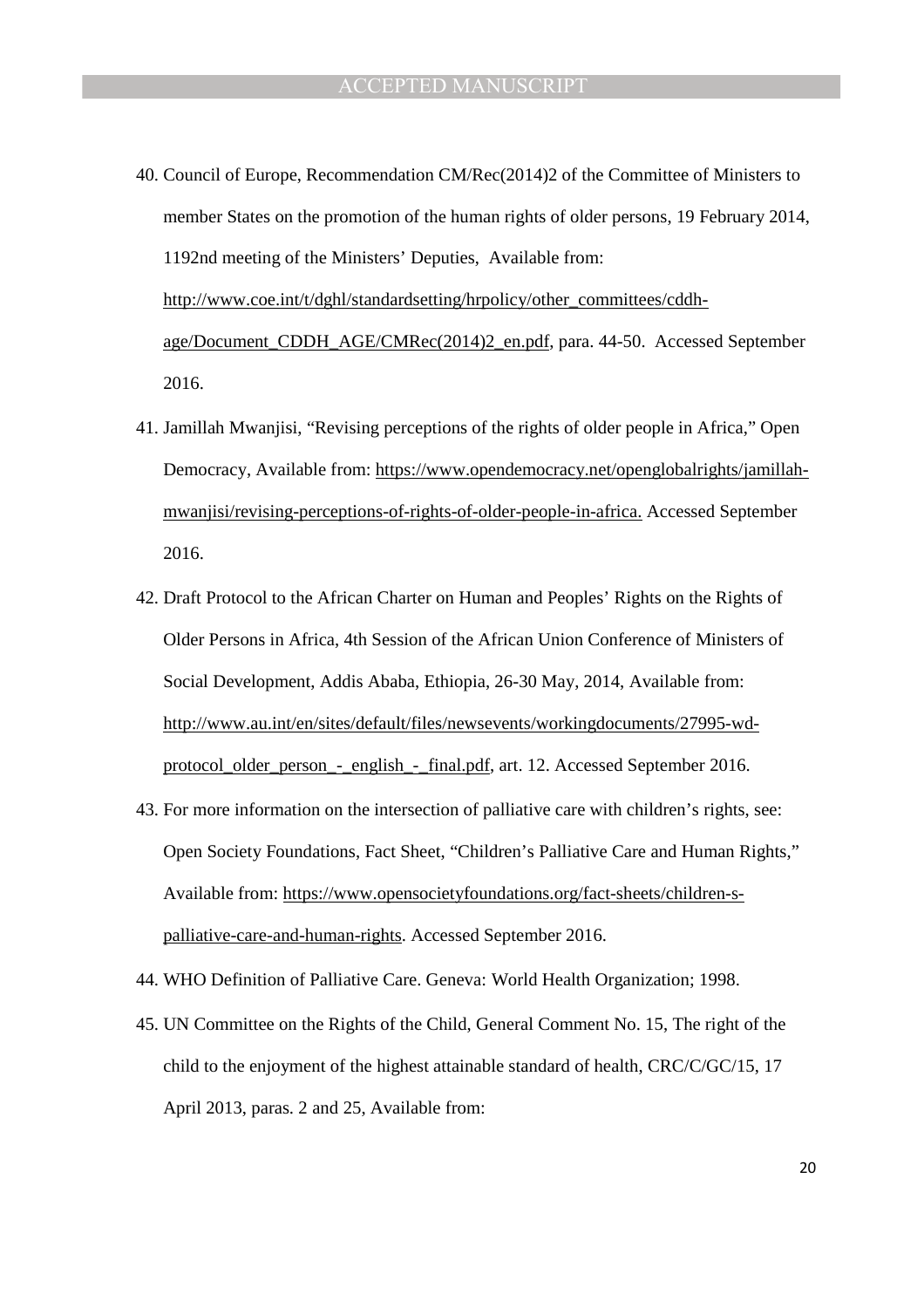http://tbinternet.ohchr.org/\_layouts/treatybodyexternal/TBSearch.aspx?TreatyID=9&Doc TypeID=11. Accessed September 2016.

- 46. UN Committee on the Rights of the Child, Fifty-sixth session, 2011, Concluding observations: Belarus, Available from: http://www2.ohchr.org/english/bodies/crc/docs/co/CRC.C.BLR.CO.3-4.doc, paras. 54- 56. Accessed September 2016.
- 47. International Children's Palliative Care Network (ICPCN), "Charter of Rights for Life Limited and Life Threatened Children," October 2008, Available from: www.icpcn.org/icpcn-charter/. Accessed September 2016.
- 48. Maruzza Lefebvre D'Ovidio Foundation, "Trieste Charter," Charter of the Rights of the Dying Child, 2014, Available from: www.maruzza.org/en/wpcontent/uploads/2014/12/CartaDiTrieste200x240\_ingleseUNICO.pdf. Accessed September 2016.
- 49. UN Committee on the Rights of the Child, General Comment No. 12, The right of the Child to be heard, CRC/C/GC/12, 20 Available from: http://tbinternet.ohchr.org/\_layouts/treatybodyexternal/TBSearch.aspx?Lang=en&TreatyI D=5&DocTypeID=11, paras. 98-100 Accessed September 2016.
- 50. International Children's Palliative Care Network (ICPCN), "Charter of Rights for Life Limited and Life Threatened Children," Available from: www.icpcn.org/icpcn-charter/, art. 4 Accessed September 2016.
- 51. Maruzza Lefebvre D'Ovidio Foundation, "Trieste Charter," Charter of the Rights of the Dying Child, Available from: www.maruzza.org/en/wp-